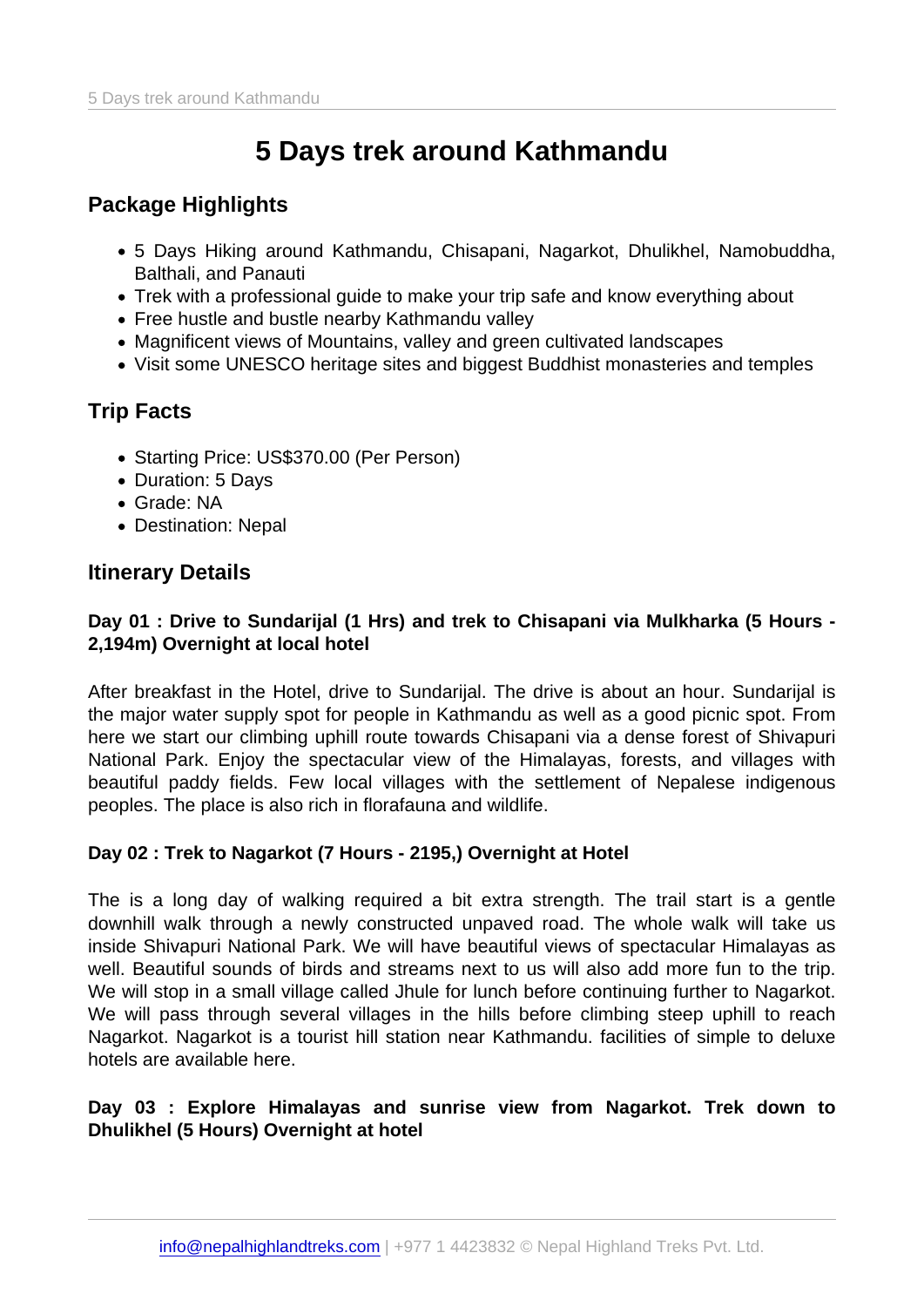The hike from Nagarkot to Dhulikhel is very easy, with a little uphill but is mostly downhill. It is beautiful walking through in the countryside of Nepal's rural villages. You will experience the beauty of nature altogether rural lifestyle and diverse culture. Once you reach at Dhulikhel, option to walk further to Bhagawati temple. The Bhagawati temple is situated at a height in the western part of Dhulikhel and dominates the skyline. From here, you can get a beautiful vista of the town and surrounding areas.

#### Day 04 : Trek to Namobuddha and Balthali. Overnight at Hotel

Namobuddha, one of the most blessed Buddhist pilgrimage sites in Nepal. It is about 3 hours' walking until the monastery. Visit the monastery and have lunch. Trek through the local villages and terraced farmlands. Mountain views are stunning on the way of the trek. Visit Thrangu Tashi Monastery in Namo Buddha which is the home of Buddha. Further trek to Balthali. Take a short walk downhill to the rural villages. From here, continue walking through fields and orchards to the quiet village of Balthali. Here again, there are amazing views of the mountains, farmland, and villages. Overnight at the hillside of this village.

Day 05 : Trek to Khopasi, Visit Panauti and drive to Kathmandu

start the short trek to Khopasi after your breakfast. Most of today's trail is along a dirt road, passing beautiful small villages, terraced fields, and amazing views. Your car will be waiting for you there. We stop at Panauti - a classic Newari town of ancient temples and monuments, where you can discover. Panauti is one of the best-preserved Newari towns in the country waiting to list in UNESCO heritage. Drive to Kathmandu finish trek.

#### Cost Includes

- Drop and pickup transportation
- Entrance fees of Shivapurinational park, Nagarkot
- Professional tour guide for the trek
- Every morning breakfast
- Accommodation for 4 nighs

## Cost Excludes

- Lunch Dinner
- Your personal expenses
- Bottled drinks and bar bills
- Any tipping

### Useful Note